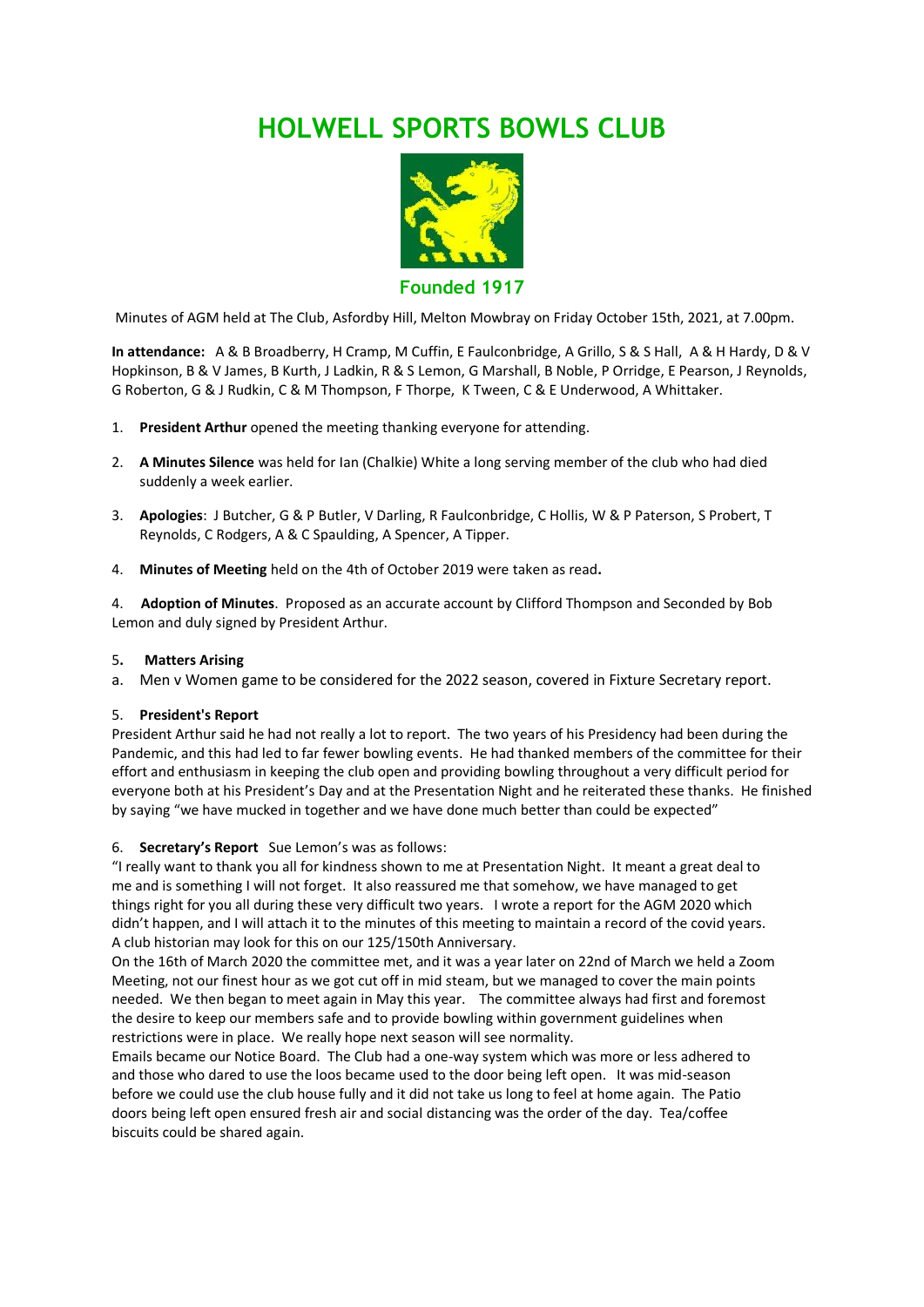Initially we were unable to have more than one person cleaning in the club. This then became a habit for me and one of the highlights of my week was sharing a coffee with the Monday Club. Laughter is certainly the best medicine. Thank you to the fellas for putting up with me.

Other aspects of the year will be covered in the reports coming up. We will build on what we have achieved this year and although it has been different it really has highlighted the friendship and enjoyment, we have in each other's company. We do not ever want to lose that.

I would like to thank President Arthur for his continuous support throughout the time he has been amazing as have all the committee who work hard behind the scenes, the Monday Club who come on Wednesday and Friday too and a special thanks to Simon our Treasurer who secured a grant for us so we can go into the coming season with confidence. Byron our competition secretary has given us so much laughter and good humour, run the competitions so well and been willing to step in at short notice if something has needed doing. Congratulations to incoming President Sue and I wish her a happy year as our President and will do all I can to help. Finally Thank you to you, our members. You are Brilliant!"

#### 7. **Treasurers Report**:

#### **11 OCTOBER 2021**

## **2020**

Despite generating very little income from match days and social events and nothing at all from the bar in 2020, club funds were very strong at the start of 2021 standing at £8,811. This was due largely to the Sport England hardship fund grant we obtained of £3,462 and a Capitation/Affiliation Fees refund of £725. £2,100 was also raised from Member's subscriptions. The decision was made to roll these membership fees over to 2021 since the season was effectively cancelled.

# **2021**

Total income in 2021 was £3,990. Despite membership fees being rolled over from 2020, generous members donations of £1,310 were received with this year's sign-up forms. £1,676 was raised from match days, social events and raffles and the bar made £526 profit. The total income was understandably lower than previous years (£6,537 in 2019) but hopefully will recover in 2022.

Expenditure totalled £4,332, slightly lower than previous years but as usual 90% of this was accounted for by green and clubhouse maintenance, insurance and capitation fees.

As of 11 October 2021, club funds stand at £8,469 which puts us in a strong position going into what will hopefully be a good year from both a bowling and financial point of view.

# **HOLWELL SPORTS BOWLS CLUB ACCOUNT BALANCE SHEET 2021 11 OCTOBER 2021**

| <b>STARTING BALANCE (1/1/2021)</b>      | £8,811.12 |     |
|-----------------------------------------|-----------|-----|
| <b>INCOME</b>                           |           |     |
| <b>CLUB SUBSCRIPTIONS AND DONATIONS</b> | £1,310.75 | 33% |
| <b>MATCH DAY INCOME</b>                 | £706.05   | 18% |
| SOCIAL EVENTS (Note 1)                  | £644.70   | 16% |
| <b>BAR PROFITS</b>                      | £526.90   | 13% |
| MISC INCOME (Note 2)                    | £475.74   | 12% |
| <b>RAFFLES</b>                          | £326.00   | 8%  |
| <b>INCOME TOTAL</b>                     | £3,990.14 |     |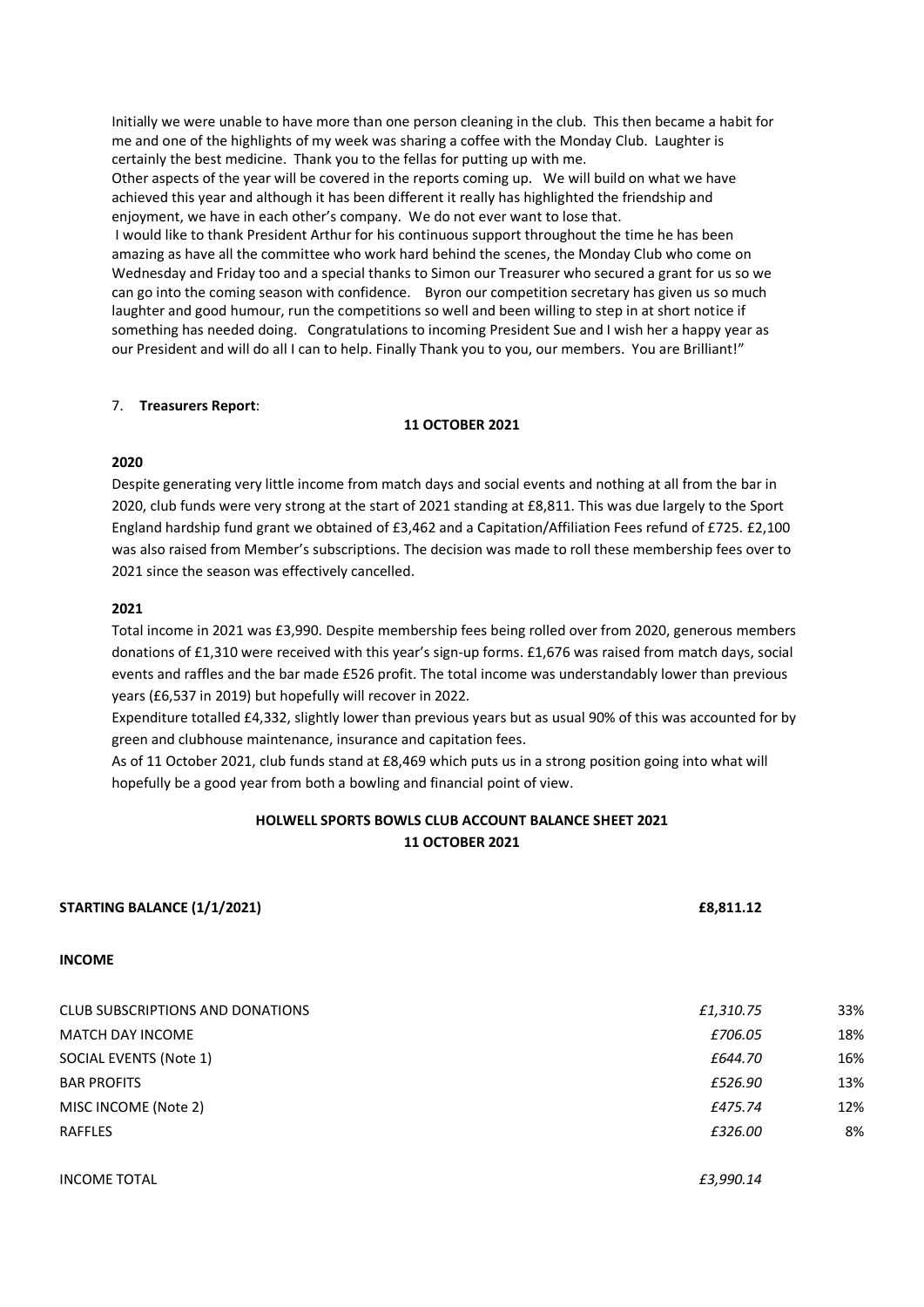# **EXPENDITURE**

| <b>GREEN/CLUBHOUSE MAINTENANCE</b>        | $-E2,063.66$ |              |     |
|-------------------------------------------|--------------|--------------|-----|
| WATER (Note 3)                            | $-£693.57$   | $-E2,757.23$ | 64% |
| <b>INSURANCE</b>                          |              | $-£641.94$   | 15% |
| CAPITATION/AFFILIATION & COMPETITION FEES |              | $-£548.00$   | 13% |
| ADMIN, STATIONERY, DONATIONS (Note 4)     |              | $-E201.78$   | 5%  |
| <b>ELECTRICITY</b>                        |              | $-£153.11$   | 4%  |
| CAR SHARING DRIVERS REIMBURSMENT          |              | $-£30.00$    | 1%  |
| <b>EXPENDITURE TOTAL</b>                  |              | $-E4,332.06$ |     |
| <b>CLOSING BALANCE (11/10/2021)</b>       |              | £8.469.20    |     |

#### CATEGORY NOTES

- 1) SOCIAL EVENTS Presentation Night, Skittles Evening, Sign on Night etc
- 2) MISC INCOME Sale of Lawn Roller (£250), Collection Tin (£171) etc
- 3) GREEN UPKEEP I have included water as most of this goes on the green.
- 4) DONATIONS including £50 to the Air Ambulance Charity.

Phil Hardy proposed the accounts were accepted and Geoff Rudkin seconded the motion. Agreed unanimously by meeting.

#### 9. **Fixture Secretary Report**:

**Ladies** -The Fixtures Secretary Anne Whittaker.

Anne reported that she was working on the Fixtures for 2022. She was uncertain if Belvoir Vale would be a Fixture in the coming season. 4 of the Fixtures for 2021 were played and Captain Janet would report on the outcomes.

**Men -**The Fixtures Secretary Sue Lemon's report read as follows: " All our Fixtures were cancelled until June 21st when we were given the go ahead to have inter club friendlies and League Games. We played 7 Saturday Friendly games, 1 Sunday game, 2 Midweek Friendly games and the Melton Triples League. The King's Cup was played as a challenge cup home and away against Oakham as Melton Town withdrew from the league. The committee took the decision to provide tea/coffee and biscuits following the friendly games and cobs etc. following league games. This met with success and will continue next season.

The Monday Chummy grew in popularity and a spread sheet was kept detailing individual results. We had our first chummy champ Cliff Thompson who won every game he played.

We inaugurated the Australian Pairs League. Six teams of four players entered and played on a Thursday afternoon at the later end of the season. 18 ends were found to be too much, and 15 ends introduced on the second game. We would like to extend this league and invite you to enter a team or if not able to do this let me have your name and teams will be formed from those interested. The games will be played on a Thursday afternoon but can be played before the given date if agreed by both teams. Evening play will be permitted for those who are unable to play during the day and will have to be arranged with the opposition in advance. We held an open day on May 30<sup>th</sup> which although not well attended resulted in Angelo Grillo joining the club. A Jack Attack game was played in the afternoon and enjoyed by the members.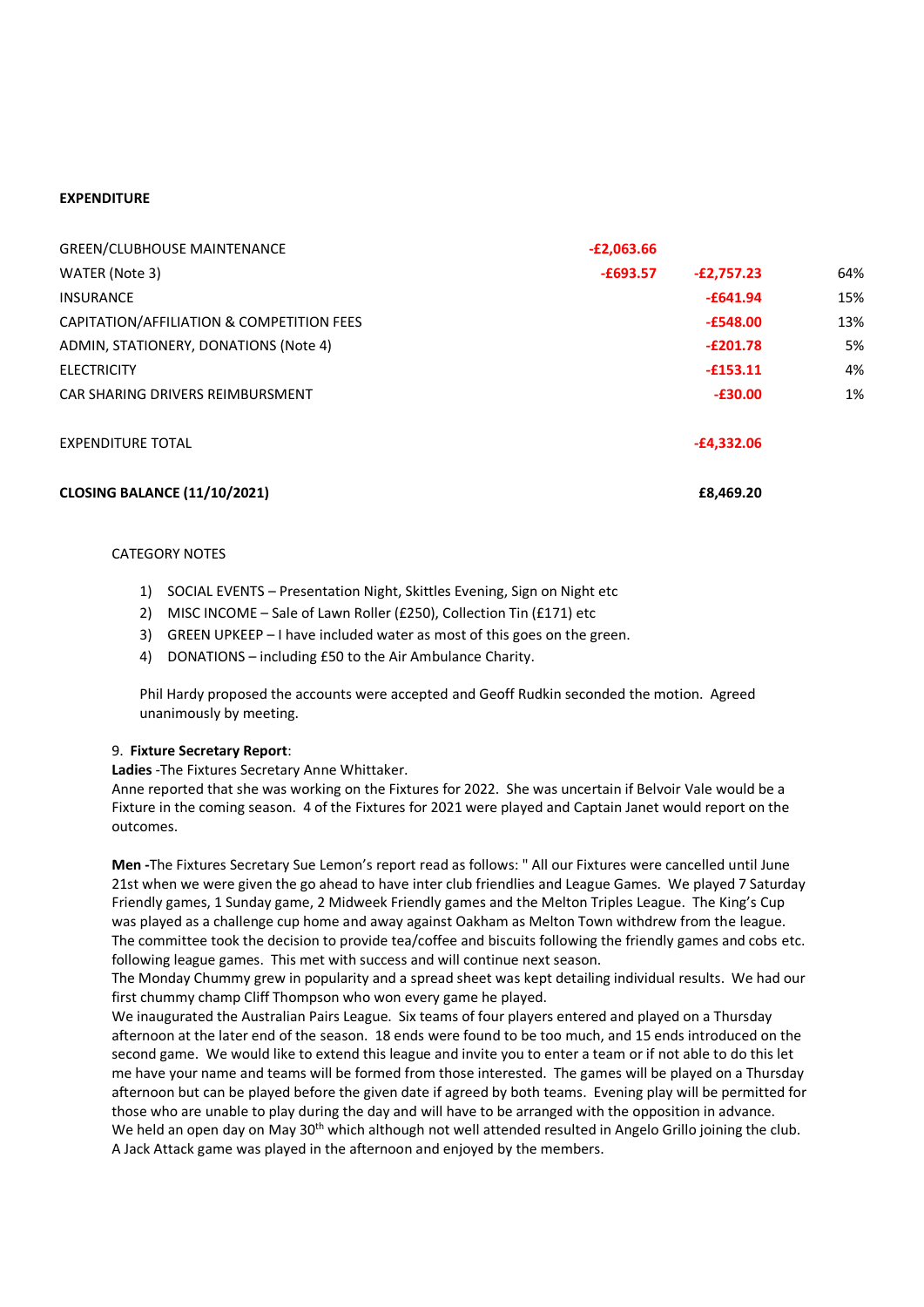Sunday May 29th, 2022, we will be hosting the quarter and semifinals of the Men's County Fours. This should prove to be a special day for the club, and we hope that our members will help and support us to make it a great success.

If you have any suggestions for future fixtures, please let me know. Harold Cramp suggested a men v women game and we have not forgotten it is on our list for next season."

10. **Competition Secretary Report**: Byron James report was as follows: "

" Having had a blank year (2020) regarding our clubs bowling activities both with other clubs and our own competitions, it was great to see the membership rallying round to enter and support me and the club in this season's competitions.

The season's first competition was the Alex Whittaker Memorial Trophy which was a great day out and well supported by the club's membership. I hope that Anne will review this event in a positive way and that the members can look forward to another great event next season.

I believe the season went well for all competitions and all competitors had a great time win or lose. The finals took place over a weekend and all competitions were completed. It was fantastic to see players and supporters having such a good time. The wearing of whites made it a special event as they had not seen the light of day for some time. On a personal note, I would like to congratulate all of the winners and my commiserations to the runners up.

Thank you to all members that entered the competition, without your support it would not happen. I have agreed to continue as competition secretary in the next season ( 2022 ). I am looking for an understudy to take over the comp's sec role for the following season please give some thought and if interested let me know.

Playing competitions is a great way to tone your skills and socialise with fellow members, so please let me encourage you all to enter and have a go - its great fun.

Once again many thanks to the committee and members for all of your support throughout the season." Byron James

Competition Secretary Holwell Bowls Club

#### 11. **Green Keeper Report**: Bob Lemon said

" Generally, the green seems to have run pretty well this season.

End of season renovations almost complete.

Winter maintenance start in a week or so. Mostly spiking. Cut as necessary. Many thanks to all good natured and willing helpers."

#### 12. **Saturday Captain Report**:

**Saturday Captain Sue** Hall reported read as follows:

My report is very short as, sadly, due to the Covid pandemic and the many restrictions, I felt unable to continue with the role as Saturday Away Captain this season. Thankfully Pres. Arthur stepped into my small shoes, and despite them pinching a bit, I hear he did the job beautifully, for which I am very grateful. Thank you, Arthur, on behalf of myself and the players that were able to play the away matches. Sue Hall

President Arthur said that the Saturday games had been mainly won by Holwell. Syston and Birstall being amongst the most notable. He thanked the players for coming forward and looked forward to the 2022 season when hopefully a full program of Saturday Friendly games can be played.

Viv James thanked President for the lovely little rubber ducks which were awarded to the loosing rink throughout the season by President Arthur.

#### 13**. Club Captain. Melton Triples and Kings Cup League**:

Peter Orridge opened his report by apologising that team selection could not be displayed on the Notice Board due to the pandemic. This would be remedied in the coming season. In the Kings Cup Challenge matches we came second and in the Melton Triples League we came third.

Peter was saddened that Melton Town did not take refreshments after the game at Holwell however the home team enjoyed the supper provided. Peter thanked the ladies who gave their time to provide the suppers for the home games by saying "they were great".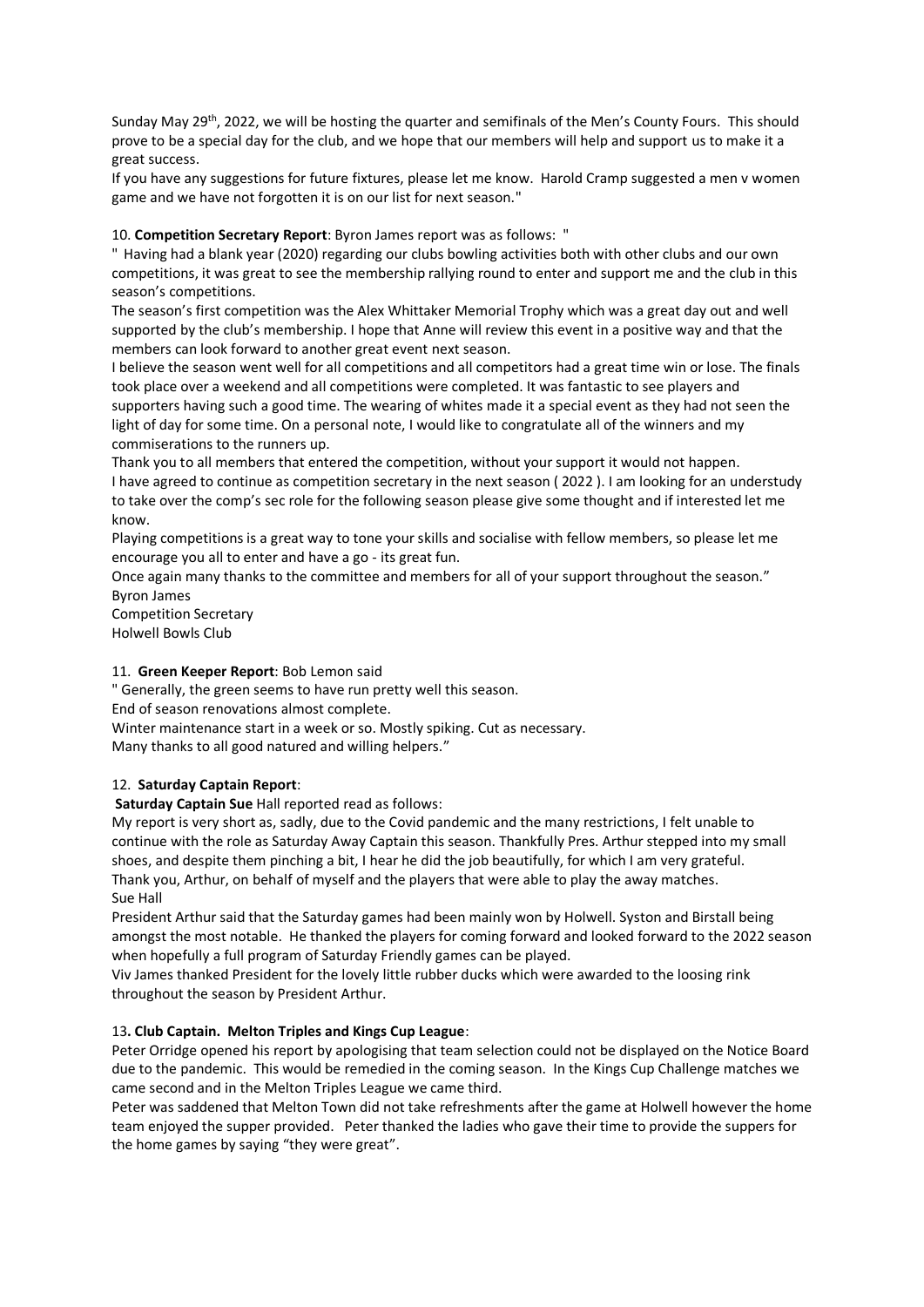## 14. **Mid-Week Captain Report:** Sue Lemon's report read:

"Two interclub friendly matches were played against St James and Barnstone, St James resulted in a resounding defeat but was played in lovely weather and in good spirit. Barnstone was captained by President Arthur and was a win for Holwell followed by an excellent tea.

The games against Melton Town and Stanton were cancelled and it is highly unlikely we will be playing Stanton again as they have so few players.

#### 15. **Ladies Captain Report**: Janet Reynolds report read as follows :

We played 4 games:

Lost against Soar Valley

Won against Kegworth and Shepshed

Game abandoned against L'Phoenix due to heavy rain and green flooded. Suggested we take shoes and socks off and roll up trousers and start a new sport called water bowls but no one was interested.

Game against Belvoir Vale was cancelled due to them not being able to get enough players which was a shame.

Thanks to Bill for playing against Shepshed and Byron for being a taxi.

Hopefully we will be able to play more games and get more ladies playing. We have a good afternoon and a lot of fun so please come along and join us."

## 16. **Sunday Captain Report**: Anne Whittaker's report read as follows

"I was Sunday captain just twice this year. For the Alec Whittaker Trophy and for the game against Belvoir Vale which we won. The National Open day was held on a Sunday too and we had a Jack Attack game for members in the afternoon."

## 17. **Bar Manager's Report:**

Viv Hopkinson reported that the Bar had made a profit of £526. 53 during the season. Additional sales from the AGM would go on to this total. Social Events towards the end of the season had improved the bar takings and she hoped that the coming season would bring an increase in usage of the bar and additional income to the club.

President Arthur thanked Viv for the time and effort she took on shopping to stock the bar.

# 18. **Social Committee Report:** Sue Lemon's report read:

"The social committee did not get formed this season. We fully intend to put it in place for next season and would like to hear from volunteers interested in joining.

A Birthday Gala was held on 17th July for our President Arthur, and this was followed on August 7th by President's Day. Both events were well attended and enjoyed by all present. Thank you to all our members for donating home bakes and other food items for these events.

Two Quiz Nights were held the first in August when a supper of Bobs Curry or FishnChips was served and the second in September when a soup and pud supper was provided. Both evenings were a great success. It is intended to have two quiz nights next season one early in the season and one towards the end. Our thanks to Janet and Tom Reynolds for putting the quizzes together and managing the contestants, not an easy feat. Although not technically a social event Finals weekend grew arms and legs, and the lunches were really enjoyed by spectators and players. Soup, cobs, scones, and cake were on the menu.

Finally, Presentation Night was attended by 49 members and friends. The evening began with a minute's silence remembering our friend and fellow bowler Ian (Chalky) White who will be missed by all who knew and played with him. The catering by Sara Groome was excellent and the whole evening under the guidance of Bob, President Arthur and Byron was really entertaining. A night to remember."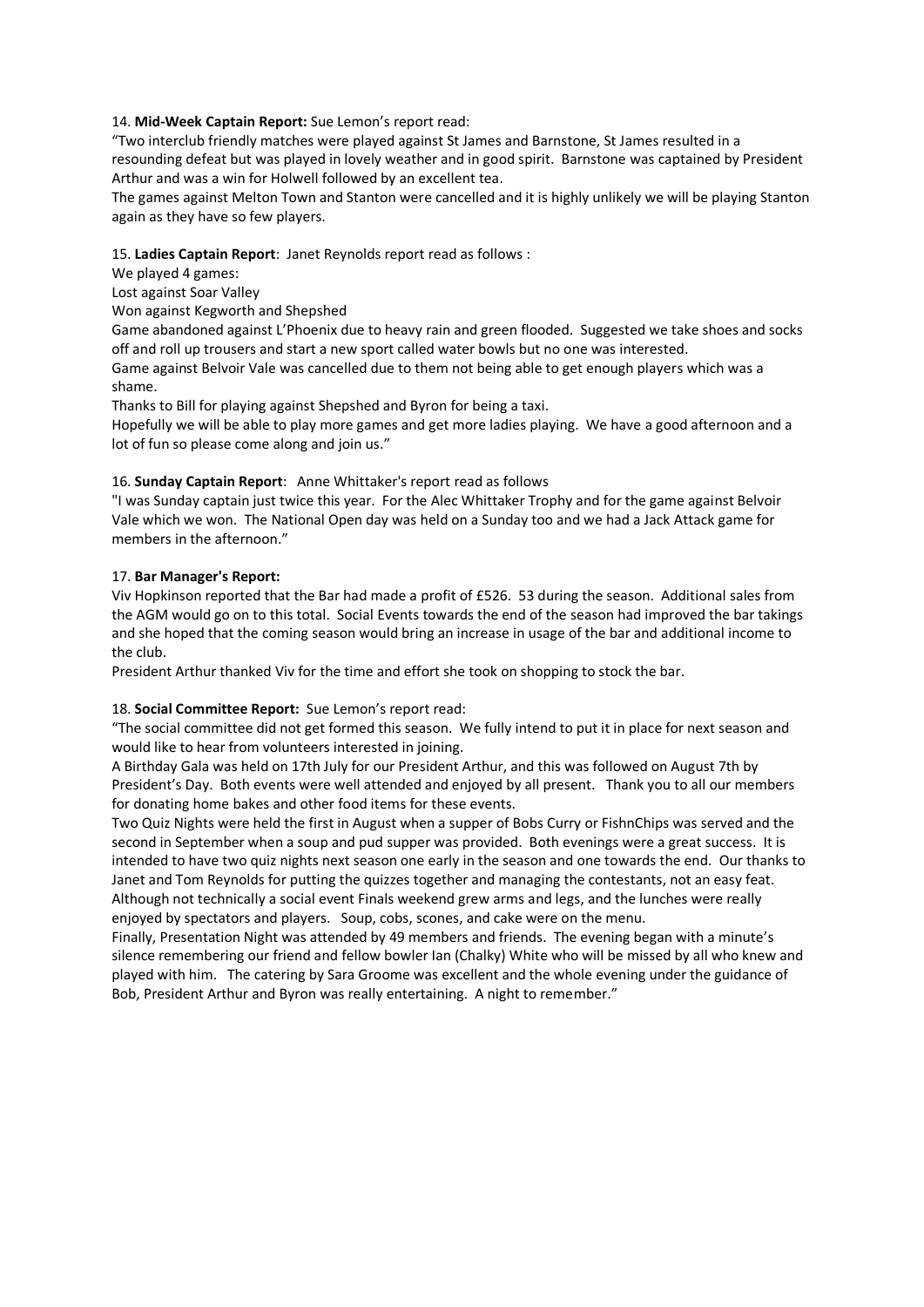#### 19. **County Delegates Reports**

**Gent's Delegate Report:** Arthur Broadberry said that he had been unable to represent the club as often as he had hoped but had enjoyed the occasions he had attended. No meetings had been held by the Men's section. **Ladies Delegate Report Sue's** report read:

" Our congratulations go to Glenise Marshall who has earned her County Badge this summer. The County ladies have played several Inter County Friendly games along with the competitive competitions and National Competitions most of which our club has been represented in by myself and Glenise, I reached the Quarter final stage of two of the Singles competitions. We will have more ladies playing in the County Comps next season and I look forward to reporting their success.

As delegate I have been unable to attend the AGM this week this is the first full meeting to be held during the pandemic.

#### 20. **Life Membership Award:** None

21. **Election of Officers**: All Offices were declared vacant: No nomination held for Vice Captain and Mid Week Captain.

22. **President Arthur asked for a Nomination as President.** Sue Hall Proposed by Arthur Broadberry and Seconded by Janet Reynolds. President Sue assumed the Chair.

#### **The following Officers were appointed on bloc. Proposed by Simon Hall and seconded by Bob Lemon.**

| Position                                 | Nominee            | Proposer                | Seconded           |
|------------------------------------------|--------------------|-------------------------|--------------------|
| *President                               | Sue Hall           | Arthur Broadberry       | Janet Reynolds     |
| *Vice President                          | Peter Orridge      | Sue Lemon               | Arthur Broadberry  |
| *Secretary                               | Sue Lemon          | Sue Hall                | Janet Reynolds     |
| *Financial Secretary                     | Simon Hall         | Sue Hall                | Sue Lemon          |
| *Fixture Sec. Men & Mxt                  | Sue Lemon          | Sue Hall                | Anne Whittaker     |
| *Fixture Sec. Ladies                     | Anne Whittaker     | Janet Reynolds          | Viv Hopkinson      |
| *Club / Saturday Captain                 | Arthur Broadberry  | <b>Glenise Marshall</b> | Dennis Hopkinson   |
| *Vice Captain<br>Melton 3s and Kings Cup | Peter Orridge      | Arthur Broadberry       | <b>Byron James</b> |
| *Ladies Captain                          | Janet Reynolds     | <b>Glenise Marshall</b> | <b>Byron James</b> |
| Ladies Vice Captain                      | Vacant             |                         |                    |
| *LCB Delegate Ladies                     | Sue Lemon          | Peter Orridge           | <b>Bob Lemon</b>   |
| *LCB Delegate Men                        | Arthur Broadberry  | Sue Hall                | <b>Byron James</b> |
| *Mid Week Captain                        | Vacant             |                         |                    |
| *Sunday Captain                          | Anne Whittaker     | Sue Lemon               | <b>Bob Lemon</b>   |
| *Competition Sec.                        | <b>Byron James</b> | Janet Reynolds          | Viv Hopkinson      |
| *Green keeper                            | <b>Bob Lemon</b>   | <b>Glenise Marshall</b> | Dennis Hopkinson   |
| Assistant Green Keeper                   | Dennis Hopkinson   | Sue Hall                | Sue Lemon          |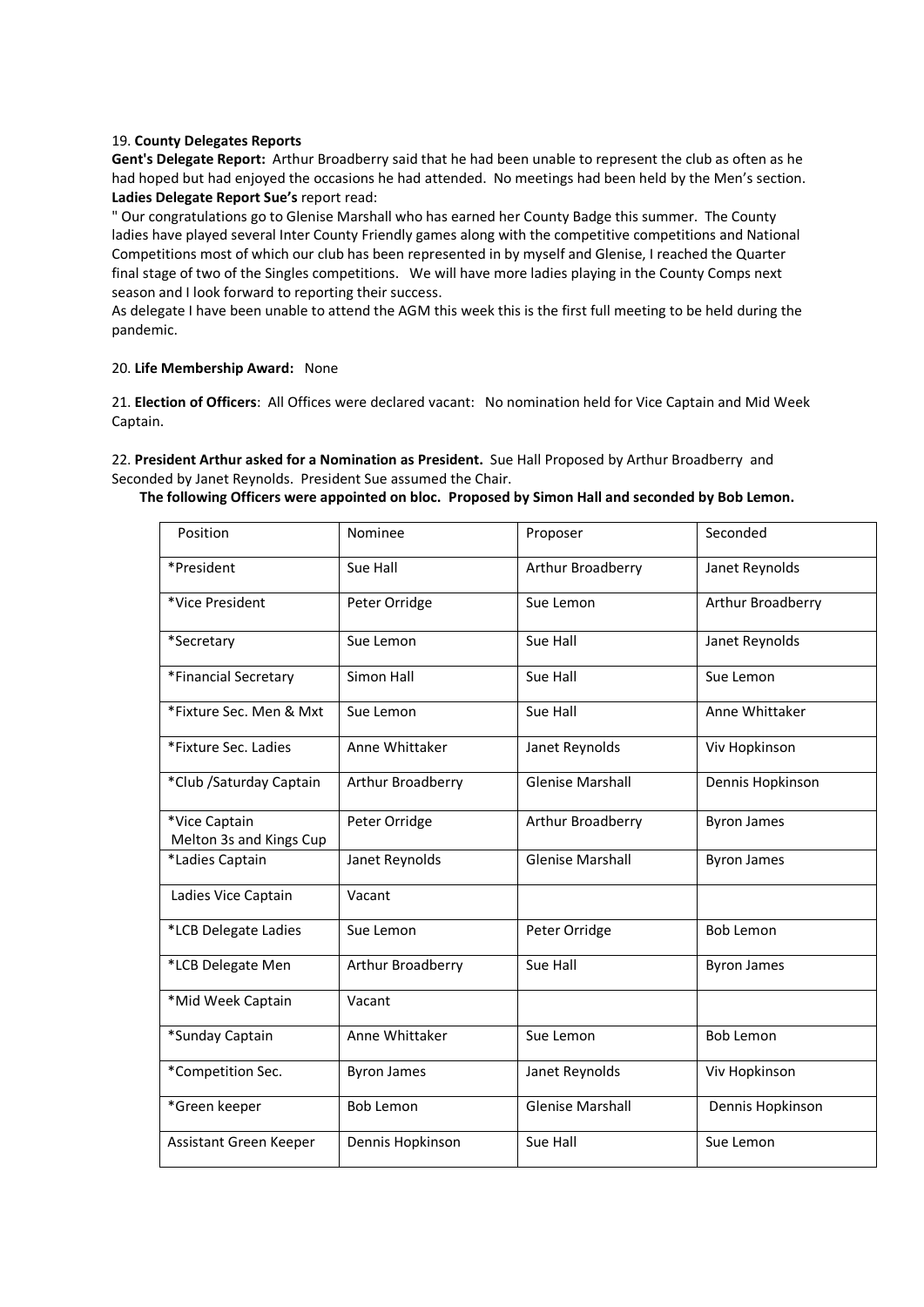| *Bar Manager                                     | Viv Hopkinson                       | Janet Reynolds                             | Sue Lemon              |
|--------------------------------------------------|-------------------------------------|--------------------------------------------|------------------------|
| *Assistant Bar Man.<br>Recruitment and Funding   | Alan Tipper                         | Viv Hopkinson                              | Sue Lemon              |
| *Safeguarding Officer/<br><b>Welfare Officer</b> | <b>Glenise Marshall</b><br>Mel Bass | Arthur Broadberry<br>Sue Hall<br>Sue Lemon | Sue Lemon<br>Sue Lemon |
| *Stute Representative                            | David Reek                          |                                            | Bob Lemon              |
| *Immediate Past Pres.                            | Arthur Broadberry                   |                                            |                        |

Committee Members highlighted by \*

## 23.**Incoming President's Remarks**:

"Thank you, Past Pres. Arthur. You've done an outstanding job over the last 2 crazy seasons. You should be proud of your achievements! I'm honoured to follow in your footsteps and be the latest President of Holwell Sports BC. There's a sentence I never thought I'd say!

Welcome to Pete Orridge as the new Vice President, wear your badge with pride!

Welcome to the other new Committee Members.

Holwell's Committee Meetings can be a hoot at times! I'm not sure if you know that your Club's Committee meet monthly throughout the year, be it on Zoom or face to face, so now that you know who the committee is you can approach us if you'd like to put forward any ideas, thoughts or concerns to pop onto the agenda for the committee to discuss.

There is one vacancy for Thursday Captain to oversee 4 games next season. Would anyone be able to take on this role in 2022? As an added incentive you also get to be on the committee!

I joined Holwell 6 years ago with Simon, much to the amusement of my family and friends. Everyone in the club made us both feel very welcome as we learned (and are still learning) the strange rules of bowling etiquette.

The very lovely Anne Whittaker was Pres. back in the day. I always looked forward to listening to Anne retelling jokes from her little black book. The presentation was always much funnier than the punch line! I was coerced onto the Club Committee as Thursday Captain in my first season, then Saturday Captain the following year. Little did I know that I'd be standing here with a chain of office and such responsibility in 2021/22. Thank you, Arthur, and Bettine for having faith in me to continue with the great job that I've seen in both yourself, and also in Anne. You're an inspiration!

I'm very much looking forward to 2022 – a new safer year with new opportunities, new members joining our bowling family and new corporate colours (just thought I'd quietly chuck that one in to see who's listening!) I'm thinking pink and purple..... and perhaps replace the horse with a pink unicorn as the new logo? We won't vote today, just to give everyone time to think of the options....

We're also planning for a Men's County Finals match to be played at Holwell next year.

# 24. **Honorarium:** Status Quo.

## 25. **A**.**O.C.B.**

- 1. Sue Lemon proposed that AOCB be dropped from the AGM Agenda. Propositions to be put forward to the AGM by members in advance of the meeting. Seconded by Phil Hardy and agreed unanimously.
- 2. Bob Lemon said that it would be nice if the County Finals to be held in May 2022 could show the County, we are really something.
- 3. Bob Lemon wanted it recorded that Ian (Chalkie) White was one of the best players he had ever played with.
- 4. Guard of Honour for Ian White funeral to wear white shirts, Club tie and blazer, ladies white blouse and blazer.
- 5. Dates for Diary 2022. (May be subject to change)
- a. All Stute memberships must be paid by end of January 2022 otherwise our club membership cannot be accepted. If unpaid by the 31st of January, the Stute are imposing an additional £5 levy.
- b. Social Night and Supper on the 25th of January at the Stute. Curry Supper and alternative for those who do not like Bob's Holwell Curry.